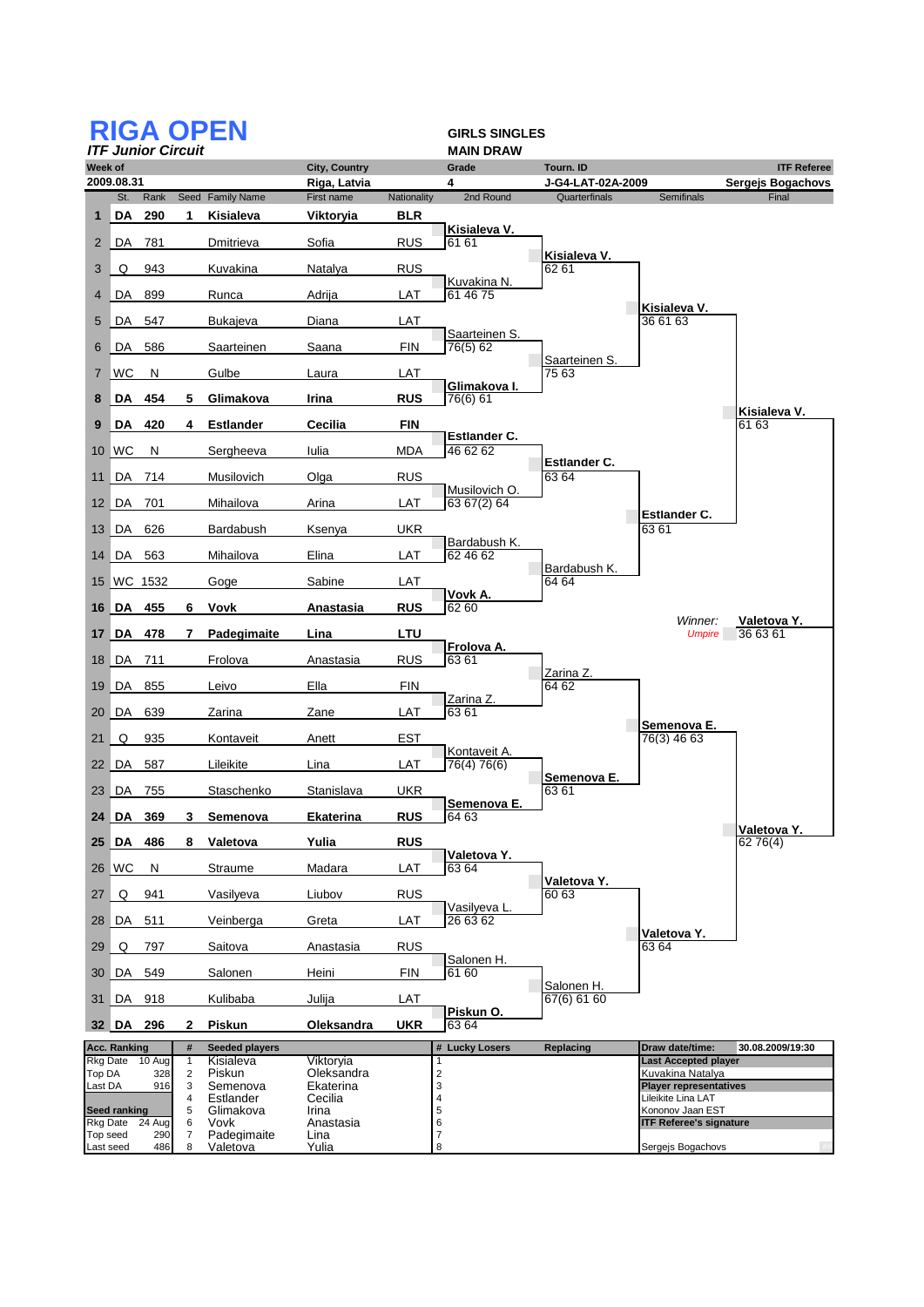|                    | <b>RIGA OPEN</b><br><b>BOYS SINGLES</b><br><b>ITF Junior Circuit</b> |               |                                |                                 |                                      |             |                                 |                                    |                                                |                                         |  |
|--------------------|----------------------------------------------------------------------|---------------|--------------------------------|---------------------------------|--------------------------------------|-------------|---------------------------------|------------------------------------|------------------------------------------------|-----------------------------------------|--|
|                    |                                                                      |               |                                |                                 |                                      |             | <b>MAIN DRAW</b>                |                                    |                                                |                                         |  |
| Week of            | 2009.08.31                                                           |               |                                |                                 | <b>City, Country</b><br>Riga, Latvia |             | Grade<br>4                      | Tourn. ID<br>J-G4-LAT-02A-2009     |                                                | <b>ITF Referee</b><br>Sergejs Bogachovs |  |
|                    | St.                                                                  | Rank          |                                | Seed Family Name                | First name                           | Nationality | 2nd Round                       | Quarterfinals                      | Semifinals                                     | Final                                   |  |
| 1                  | DA                                                                   | 107           | 1                              | Kazijevs                        | <b>Arturs</b>                        | LAT         |                                 |                                    |                                                |                                         |  |
| 2                  | Q                                                                    | 1469          |                                | Laitinen                        | Juuso                                | <b>FIN</b>  | Kazijevs A.<br>63 61            | Kazijevs A.                        |                                                |                                         |  |
| 3                  | DA                                                                   | 674           |                                | Nagelstad                       | Trym                                 | <b>NOR</b>  | Rahachou S.                     | 63 62                              |                                                |                                         |  |
| 4                  | DA                                                                   | 557           |                                | Rahachou                        | Spartak                              | <b>BLR</b>  | 62 62                           |                                    | Kazijevs A.                                    |                                         |  |
| 5                  | DA                                                                   | 587           |                                | Nilsson                         | Ted                                  | <b>SWE</b>  |                                 |                                    | 60 64                                          |                                         |  |
| 6                  | DA                                                                   | 654           |                                | Zerkalov                        | Georgy                               | <b>RUS</b>  | Nilsson T.<br>6363              |                                    |                                                |                                         |  |
| 7                  | LL.                                                                  | 1329          |                                | Necina                          | Benjamin                             | AUT         |                                 | Nilsson T.<br>64 60                |                                                |                                         |  |
| 8                  | DA                                                                   | 498           | 6                              | Aunapuu                         | Erik                                 | EST         | Aunapuu E.<br>64 76(2)          |                                    |                                                |                                         |  |
| 9                  | DA                                                                   | 336           | 3                              | Manner                          | <b>Tuomas</b>                        | FIN         |                                 |                                    |                                                | Kazijevs A.<br>64 64                    |  |
| 10                 | DA                                                                   | 685           |                                | Mukhanov                        | Gleb                                 | <b>RUS</b>  | Manner T.<br>62 63              |                                    |                                                |                                         |  |
|                    |                                                                      |               |                                |                                 |                                      |             |                                 | Manner T.                          |                                                |                                         |  |
| 11                 | DA                                                                   | 531           |                                | Majauskas                       | Benas                                | LTU         | Majauskas B.                    | 62 63                              |                                                |                                         |  |
|                    | 12 WC                                                                | N             |                                | Jaunromans                      | Karlis                               | LAT         | 64 16 64                        |                                    |                                                |                                         |  |
| 13                 | ∥DA                                                                  | 747           |                                | Kononov                         | Jaan                                 | <b>EST</b>  |                                 |                                    | Manner T.<br>26 63 64                          |                                         |  |
|                    | 14 DA                                                                | 834           |                                | <b>Botzer Bar</b>               | Tzuf                                 | <b>ISR</b>  | Kononov J.<br>62 62             |                                    |                                                |                                         |  |
| 15                 |                                                                      | WC 1329       |                                | Grigorjevs                      | Pavels                               | LAT         |                                 | Kononov J.<br>6175                 |                                                |                                         |  |
| 16                 | ∣ DA ∣                                                               | 415           | 5                              | Laakel                          | Adam                                 | POL         | Laakel A.<br>64 61              |                                    |                                                |                                         |  |
| 17                 |                                                                      | DA 522        | 7                              | <b>Bartosiewicz</b>             | Krzysztof                            | <b>POL</b>  |                                 |                                    | Winner:<br><b>Umpire</b>                       | Kazijevs A.<br>64 63                    |  |
| 18                 |                                                                      | WC 2051       |                                | Podzus                          | Janis                                | LAT         | <b>Bartosiewicz K.</b><br>64 62 |                                    |                                                |                                         |  |
| 19                 | ∣DA 610                                                              |               |                                | Steiro                          | Oystein                              | <b>NOR</b>  |                                 | <b>Bartosiewicz K.</b><br>60 57 64 |                                                |                                         |  |
| 20                 | DA 746                                                               |               |                                | Lanne                           | Ristomatti                           | <b>FIN</b>  | Steiro O.<br>75 61              |                                    |                                                |                                         |  |
| 21                 | DA                                                                   | 629           |                                | Zubko                           | Yaroslav                             | <b>BLR</b>  |                                 |                                    | Dubarenco M.<br>64 62                          |                                         |  |
|                    | 22 DA                                                                | 770           |                                | Podzus                          | Martins                              | LAT         | Zubko Y.<br>64 63               |                                    |                                                |                                         |  |
|                    | 23 DA 611                                                            |               |                                | Proskura                        | Daniil                               | <b>EST</b>  |                                 | Dubarenco M.<br>64 36 63           |                                                |                                         |  |
|                    |                                                                      | 24 DA 340     | 4                              | <b>Dubarenco</b>                | <b>Maxim</b>                         | <b>MDA</b>  | Dubarenco M.<br>62 46 63        |                                    |                                                |                                         |  |
|                    | 25 DA                                                                | 525           | 8                              | Kozyukov                        | Vitaly                               | <b>RUS</b>  |                                 |                                    |                                                | Kozyukov V.<br>61 63                    |  |
| 26                 | Q                                                                    | 1523          |                                | Berner                          | Robert                               | <b>FIN</b>  | Kozyukov V.<br>76(6) 60         |                                    |                                                |                                         |  |
|                    | 27 WC                                                                | N             |                                | Aizik                           | Nir                                  | <b>ISR</b>  |                                 | Kozyukov V.<br>61 63               |                                                |                                         |  |
| 28                 | Q                                                                    | 946           |                                | Marksoo                         | Marek                                | <b>EST</b>  | Marksoo M.<br>75 63             |                                    |                                                |                                         |  |
| 29                 | ∥DA                                                                  | 675           |                                | Janik                           | Patryk                               | <b>POL</b>  |                                 |                                    | Kozyukov V.<br>63 64                           |                                         |  |
| 30                 | Q                                                                    | 865           |                                | Pollanen                        | Herkko                               | <b>FIN</b>  | Janik P.<br>64 46 63            |                                    |                                                |                                         |  |
| 31                 | ∣DA                                                                  | 591           |                                | Karpovich                       | Mikita                               | BLR         |                                 | Libietis M.<br>63 61               |                                                |                                         |  |
|                    | 32 DA                                                                | 169           | 2                              | Libietis                        | <b>Mikelis</b>                       | LAT         | Libietis M.<br>62 61            |                                    |                                                |                                         |  |
|                    | Acc. Ranking                                                         |               | $\#$                           | <b>Seeded players</b>           |                                      |             | # Lucky Losers                  | Replacing                          | Draw date/time:                                | 30.08.2009/17:30                        |  |
| Rkg Date<br>Top DA |                                                                      | 10 Aug<br>110 | $\mathbf{1}$<br>$\overline{c}$ | Kazijevs<br>Libietis            | Arturs<br><b>Mikelis</b>             |             | 1<br>$\overline{2}$             |                                    | <b>Last Accepted player</b><br>Necina Benjamin |                                         |  |
| Last DA            |                                                                      | 827           | 3                              | Manner                          | Tuomas                               |             | 3                               |                                    | <b>Player representatives</b>                  |                                         |  |
|                    | <b>Seed ranking</b>                                                  |               | 4<br>5                         | Dubarenco<br>Laakel             | Maxim<br>Adam                        |             | 4<br>5                          |                                    | Zubko Yaroslav BLR<br>Kozyukov Vitaly RUS      |                                         |  |
|                    | Rkg Date                                                             | 24 Aug        | 6                              | Aunapuu                         | Erik                                 |             | 6                               |                                    | <b>ITF Referee's signature</b>                 |                                         |  |
| Top seed           | Last seed                                                            | 107<br>525    | 7<br>8                         | <b>Bartosiewicz</b><br>Kozyukov | Krzysztof<br>Vitaly                  |             | $\overline{7}$<br>8             |                                    | Sergejs Bogachovs                              |                                         |  |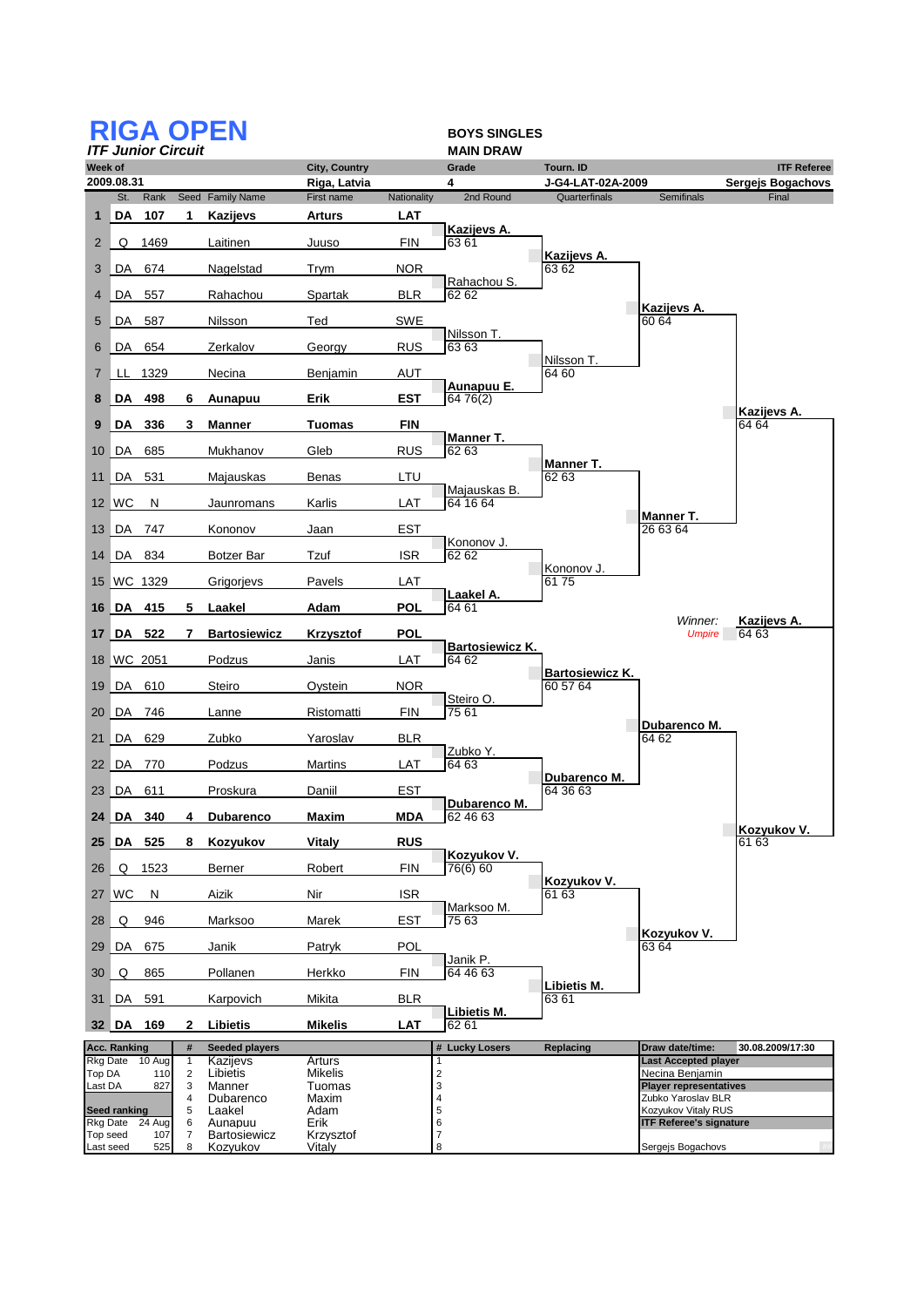## **RIGA OPEN GIRLS DOUBLES**



| Acc. Ranking              | # | <b>Seeded teams</b> | <b>Alternates</b> | Replacing | <b>IDraw date/time:</b>        | 31 Aug 17:40 |  |
|---------------------------|---|---------------------|-------------------|-----------|--------------------------------|--------------|--|
| <b>Rkg Date</b><br>24 Aug |   | <b>PISKUN</b>       |                   |           | <b>Last Accepted team</b>      |              |  |
| Top DA<br>586             |   | <b>KISIALEVA</b>    |                   |           | Sergheeva/Zubkova              |              |  |
| Last DA<br>None           |   | <b>GLIMAKOVA</b>    |                   |           | <b>Player representatives</b>  |              |  |
|                           |   | <b>VOVK</b>         |                   |           | Sergheeva Julia MDA            |              |  |
| Seed ranking              |   | <b>SEMENOVA</b>     |                   |           | Zubkova Maria RUS              |              |  |
| Rkg Date 24 Aug           |   | <b>BARDABUSH</b>    |                   |           | <b>ITF Referee's signature</b> |              |  |
| Top seed<br>586           | 4 | BUKAJEVA            |                   |           |                                |              |  |
| 1134<br>Last seed         |   | <b>LILEIKITE</b>    |                   |           | Sergeis Bogachovs              |              |  |